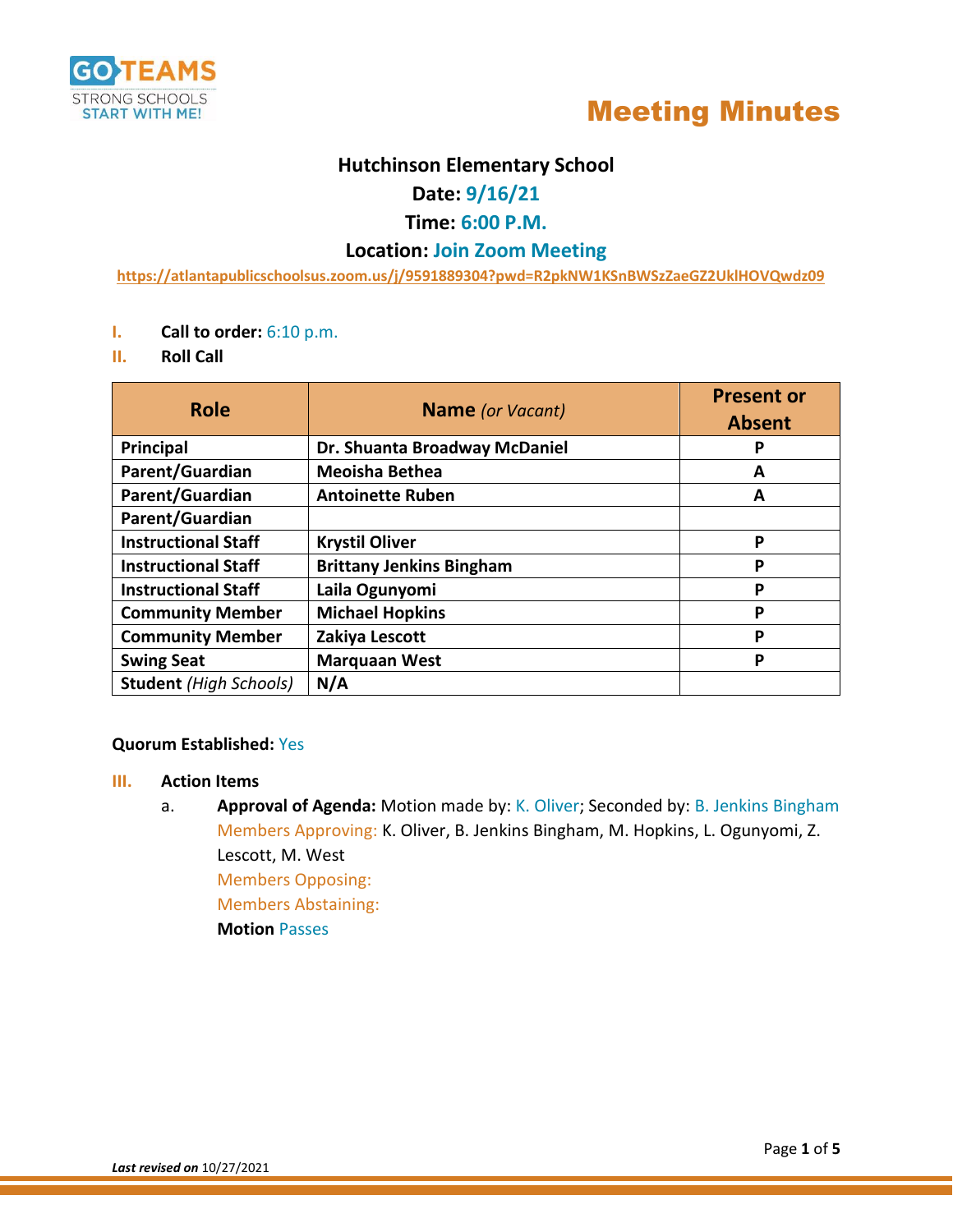

### b. **Fill Vacant Positions**

| <b>Vacant Position:</b> | <b>Swing</b>                                  |  |
|-------------------------|-----------------------------------------------|--|
| <b>Nominee's Name:</b>  | <b>Marquaan West</b>                          |  |
| <b>GO Team Members</b>  | K. Oliver. B. Jenkins Bingham, M. Hopkins, L. |  |
| In favor                | Ogunyomi,                                     |  |
| <b>GO Team Members</b>  |                                               |  |
| Opposed                 |                                               |  |
| <b>GO Team Members</b>  |                                               |  |
| <b>Abstaining</b>       |                                               |  |

#### c. **Fill Open Community Member Seat:**

| <b>Open Position:</b>  | <b>Community Member</b>                       |  |
|------------------------|-----------------------------------------------|--|
| <b>Nominee's Name:</b> | Zakiya Lescott                                |  |
| <b>GO Team Members</b> | K. Oliver. B. Jenkins Bingham, M. Hopkins, L. |  |
| In favor               | Ogunyomi,                                     |  |
| <b>GO Team Members</b> |                                               |  |
| Opposed                |                                               |  |
| <b>GO Team Members</b> |                                               |  |
| <b>Abstaining</b>      |                                               |  |

### d. **Approval of Previous Minutes:**

Motion made by: L. Ogunyomi ; Seconded by: C. Johnson Members Approving: K. Oliver. B. Jenkins Bingham, M. Hopkins, L. Ogunyomi, Z. Lescott, M. West Members Opposing: Members Abstaining: **Motion** Passes

## e. **Election of Officers**

#### **i. Chair: Result:** Michael Hopkins

| <b>Officer Position:</b> | <b>Chair</b>                                  |  |
|--------------------------|-----------------------------------------------|--|
| <b>Nominee's Name:</b>   | <b>Michael Hopkins</b>                        |  |
| <b>GO Team Members</b>   | K. Oliver. B. Jenkins Bingham, M. Hopkins, L. |  |
| In favor                 | Ogunyomi, Z. Lescott                          |  |
| <b>GO Team Members</b>   |                                               |  |
| Opposed                  |                                               |  |
| <b>GO Team Members</b>   |                                               |  |
| <b>Abstaining</b>        |                                               |  |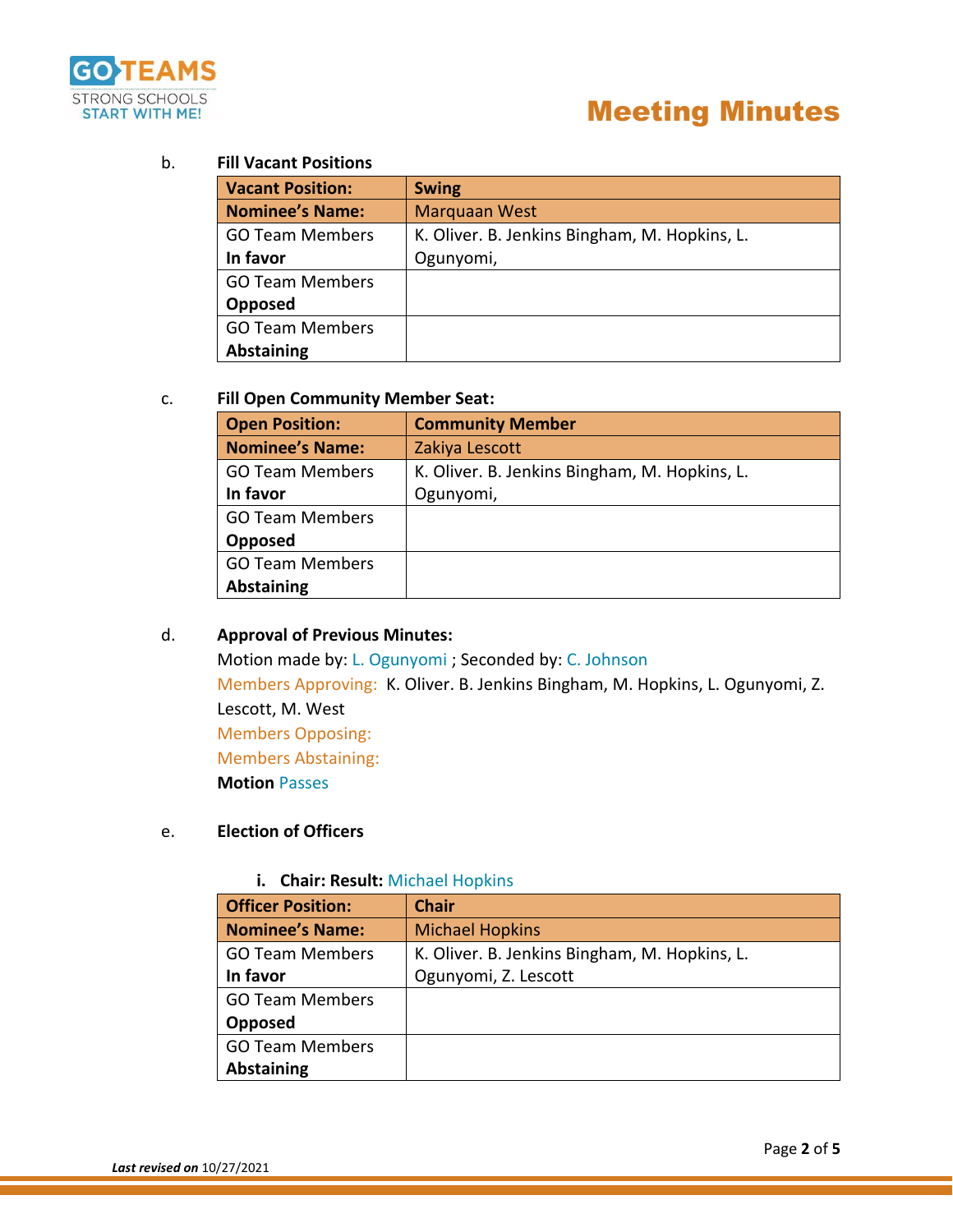

## **ii. Vice Chair: Result:** Laila Ogunyomi

| <b>Officer Position:</b> | <b>Vice Chair</b>                             |  |
|--------------------------|-----------------------------------------------|--|
| <b>Nominee's Name:</b>   | Laila Ogunyomi                                |  |
| <b>GO Team Members</b>   | K. Oliver. B. Jenkins Bingham, M. Hopkins, L. |  |
| In favor                 | Ogunyomi, Z. Lescott                          |  |
| <b>GO Team Members</b>   |                                               |  |
| Opposed                  |                                               |  |
| <b>GO Team Members</b>   |                                               |  |
| <b>Abstaining</b>        |                                               |  |

## **iii. Secretary: Result:** Krystil Oliver

| <b>Officer Position:</b> | <b>Secretary</b>                              |
|--------------------------|-----------------------------------------------|
| <b>Nominee's Name:</b>   | <b>Krystil Oliver</b>                         |
| <b>GO Team Members</b>   | K. Oliver. B. Jenkins Bingham, M. Hopkins, L. |
| In favor                 | Ogunyomi, Z. Lescott                          |
| <b>GO Team Members</b>   |                                               |
| Opposed                  |                                               |
| <b>GO Team Members</b>   |                                               |
| <b>Abstaining</b>        |                                               |

## **iv. Cluster Representative: Result:** Brittany Jenkins Bingham

| <b>Officer Position:</b> | <b>Cluster-Representative</b>                 |  |
|--------------------------|-----------------------------------------------|--|
| <b>Nominee's Name:</b>   | <b>Brittany Jenkins Bingham</b>               |  |
| <b>GO Team Members</b>   | K. Oliver. B. Jenkins Bingham, M. Hopkins, L. |  |
| In favor                 | Ogunyomi, Z. Lescott                          |  |
| <b>GO Team Members</b>   |                                               |  |
| Opposed                  |                                               |  |
| <b>GO Team Members</b>   |                                               |  |
| <b>Abstaining</b>        |                                               |  |

## f. **For High Schools: Appoint Student Representative Student Representative:** N/A

g. **Set GO Team Meeting Calendar**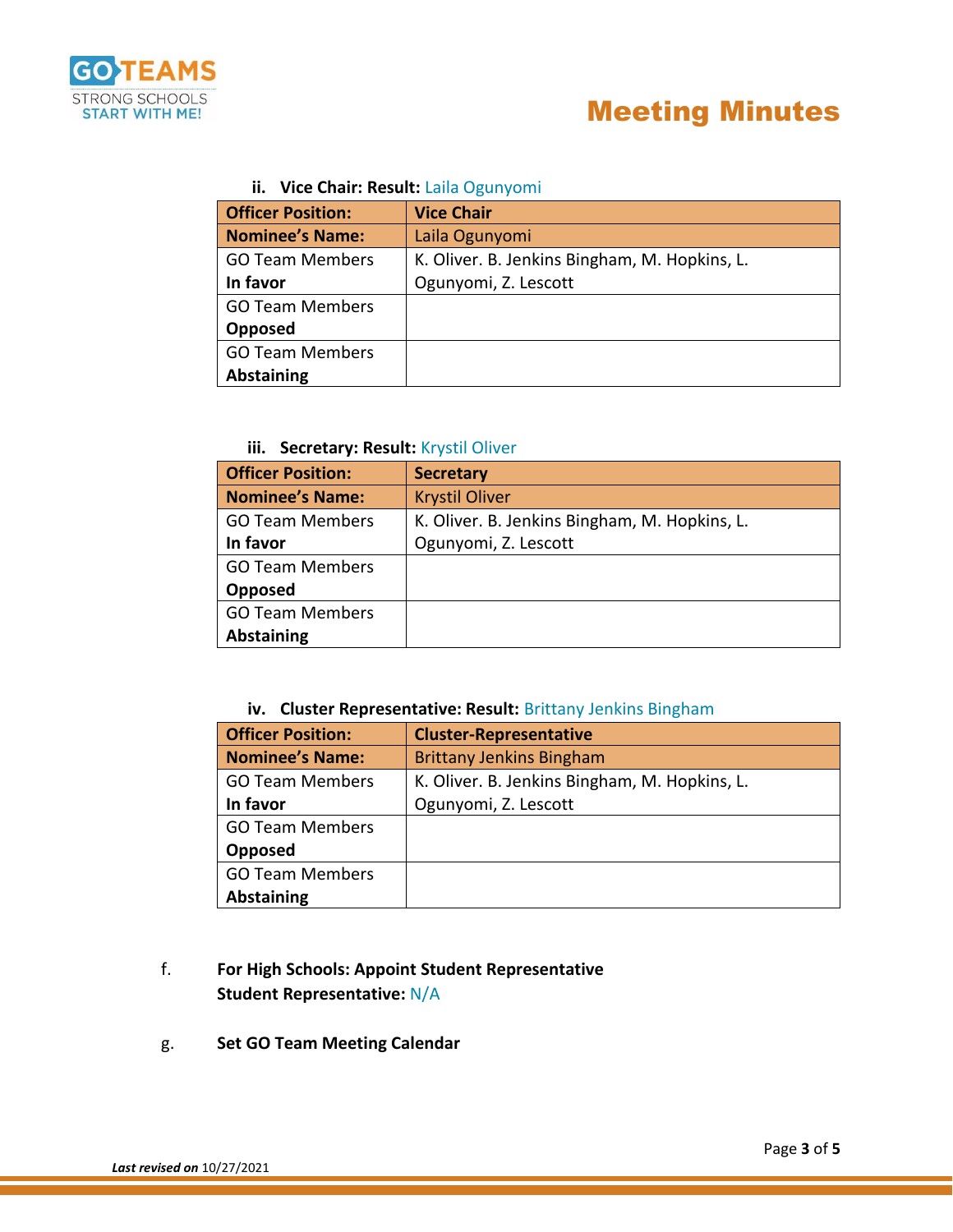

# Meeting Minutes

|                | <b>Date</b> | <b>Time</b> | <b>Location</b> | <b>Public</b><br><b>Comment</b><br>(Yes/No) |
|----------------|-------------|-------------|-----------------|---------------------------------------------|
| 1              | 8/31/21     | 6:00 p.m.   |                 | Yes                                         |
| $\overline{2}$ | 9/16/21     | 6:00 p.m.   |                 | Yes                                         |
| 3              | 11/4/21     | 5:00 p.m.   |                 | Yes                                         |
| 4              | 1/20/22     | 5:00 p.m.   |                 | <b>Yes</b>                                  |
| 5              | 2/10/22     | 5:00 p.m.   |                 | Yes                                         |
| 6              | 3/10/22     | 5:00 p.m.   |                 | <b>No</b>                                   |
| 7              | 5/12/22     | 5:00 p.m.   |                 | Yes                                         |
| 8              |             |             |                 |                                             |

#### **IV. Discussion Items**

a. **Discussion Item 1**: There are no discussion items at this time.

## **V. Information Items**

### a. **Principal's Report**

- Nurse Gilbert passed away he was a part of the South Atlanta Cluster and was based at Crawford Long
- School Improvement Plan was approved
- APS 5 is the Superintendent Dr. Herring's initiate that focus on Data, Curriculum & Instruction, Whole child & Intervention, Personalized Learning, Signature Programming
- Atlanta Virtual Academy (AVA) will be enrolling additional students to give options for some families
- Dr. Broadway was selected as a Khan fellow and received the Teach-On Award
- Hutchinson continues COVID surveillance testing

## **VI. Announcements**

#### **VII. Adjournment**

Motion made by: C. Johnson; Seconded by L. Ogunyomi

Members Approving: K. Oliver. B. Jenkins Bingham, M. Hopkins, L. Ogunyomi, Z. Lescott

Members Opposing:

Members Abstaining:

**Motion** Passes